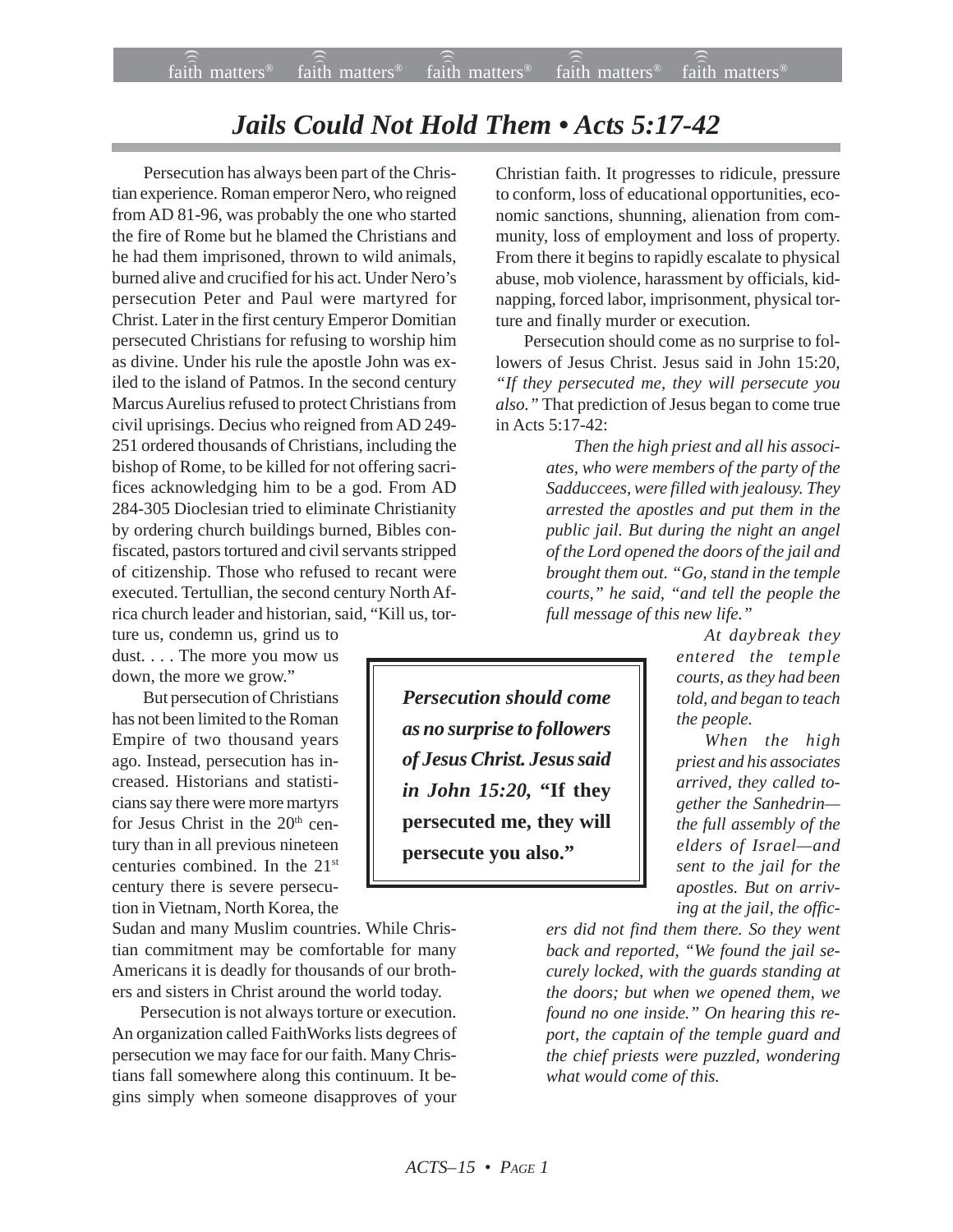*Then someone came and said, "Look! The men you put in jail are standing in the temple courts teaching the people." At that, the captain went with his officers and brought the apostles. They did not use force, because they feared that the people would stone them.*

*Having brought the apostles, they made them appear before the Sanhedrin to be questioned by the high priest. "We gave you strict orders not to teach in this name," he said. "Yet you have filled Jerusalem with your teaching and are determined to make us guilty of this man's blood."*

*Peter and the other apostles replied: "We must obey God rather than men! The God of our fathers raised Jesus from the dead—whom you had killed by hanging him on a tree. God exalted him to his own right hand as Prince and Savior that he might give repentance and forgiveness of sins to Israel. We are witnesses of these things, and so is the Holy Spirit, whom God has given to those who obey him.*

*When they heard this, they were furious and wanted to put them to death. But a Pharisee named Gamaliel, a teacher of the law, who was honored by all the people, stood up in the Sanhedrin and ordered that the men be put outside for a little while. Then he addressed them: "Men of Israel, consider carefully what you intend to do to these men. Some time ago Theudas appeared, claiming to be somebody, and about four hundred men rallied to him. He was killed, all his followers were dispersed, and it all came to nothing. After him, Judas the Galilean appeared in the days of the census and led a band of people in revolt. He too was killed, and all his followers were scattered. Therefore, in the present case I advise you: Leave these men alone! Let them go! For if their purpose or activity is of human origin, it will fail. But if it is from God, you will not be able to stop these men; you will only find yourselves fighting against God."*

*His speech persuaded them. They called the apostles in and had them flogged. Then* *they ordered them not to speak in the name of Jesus, and let them go.*

*The apostles left the Sanhedrin, rejoicing because they had been counted worthy of suffering disgrace for the Name. Day after day, in the temple courts and from house to house, they never stopped teaching and proclaiming the good news that Jesus is the Christ.*

Imagine somewhere in the world today a small group of severely persecuted Christians meeting in secret and reading this story in Acts 5 as they seek to answer their questions about where God is and what God does when Christians are persecuted.

The Sanhedrin had clearly ordered Peter and John not to teach about Jesus anymore but they deliberately defied the order in an act of civil disobedience. And it wasn't just Peter and John; the other ten apostles disobeyed as well. So the religious leaders had them all arrested and thrown into jail to face trial the next morning.

During the night an angel came and set them free. When the Sanhedrin convened the next morning they sent for the apostles but to everyone's surprise they were not there even though the cells were locked and the guards were still at their post.

The Sadducees dominated the Sanhedrin. They didn't officially believe in miracles so they were surprised by what happened. I think the apostles were surprised, too. They definitely believed in miracles but they weren't expecting God's GET OUT OF JAIL FREE card!

So what does all this say about what God does when Christians are persecuted? Does God always send angels to rescue us? No. But God does intervene on our behalf. God is fresh and new and creative. God is powerful and innovative. He uses different approaches that fit different circumstances and different people. But God is always there and always gets involved.

Hawa Ahmed was a university student in North Africa. In her dormitory one day she found a small piece of Christian literature. She read it and decided to become a Christian. Her father was an Emir whom she expected to disinherit her, but she never dreamed her brothers and her father would do what they did. They stripped her naked, tied her to a chair, attached a metal plate to her skin and plugged it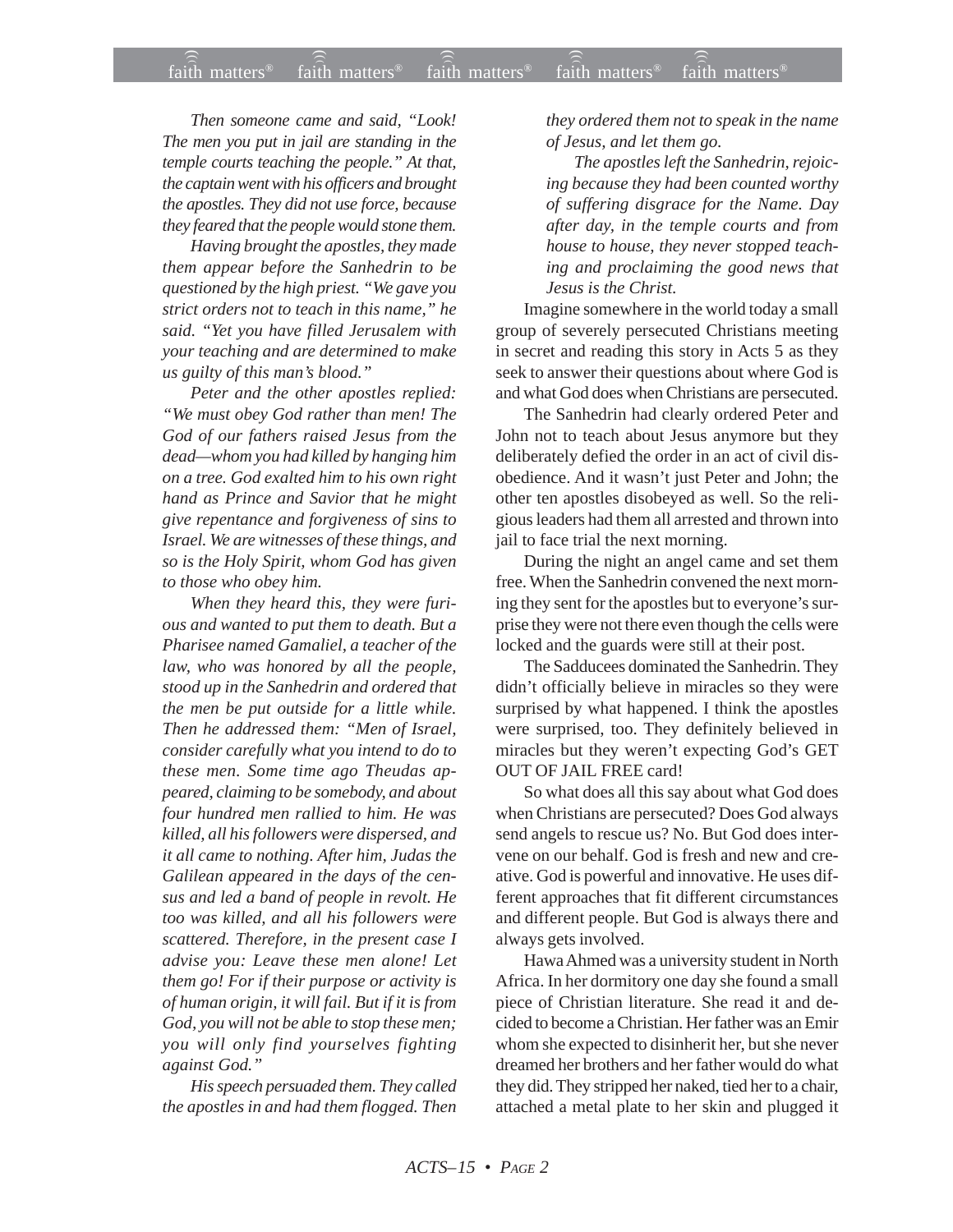into an electric outlet intending to torture and kill her. She asked to hold a Bible as she died—a wish that was granted. Four times they tried but each time the electricity malfunctioned.

Her family disowned her and threw her out of the house to run naked through the streets. Shaking with fear and humiliation she went to the house of a friend who clothed her. The next day the neighbors asked her friend why she was running through the streets the previous night wearing that beautiful white dress. God not only saved her life but covered her nakedness. She now goes by the name Faith and serves as a full-time Christian evangelist. When persecuted, God intervenes on our behalf.

What should we do when we're caught in the middle? The apostles were set free from jail but they were caught in the middle. The legal leaders ordered them to keep quiet about Jesus but the angel who freed them said, *"Go, stand in the temple courts, and tell the people the full message of this new life."* Christians are often caught between the

expectations of God and the expectations of government, religion, family, friends, teachers or employers. What are we to do?

The apostles' decided quickly that their answer was to obey what God asks. At daybreak of the day they got out of jail they defied the court order and returned to the temple colonnade where they

taught about Jesus. One central principle to civil disobedience is a willingness to suffer the consequences of defying the law. The apostles decided to obey God's command to evangelize and let the government do whatever it chose to do in retaliation.

January 8, 2006, five young men threatened to kill a Protestant church leader in Turkey's fourth largest city. Kamil Kiroglu was ambushed and beaten so severely that twice he became unconscious. His assailants kept telling him to deny Jesus. Each time he said, "Jesus is Lord!" and they beat him again. Amazingly, he survived and said, "I am praising God, not because he saved me from death, but because he helped me not to deny him in the shadow of death."

Our choice is seldom so clear; maybe it's easier when it's clear. Yet, we constantly must choose between the expectations of God and the expectations of others. The Bible teaches us to obey what God asks.

What do we say when we are questioned? The apostles were re-arrested and appeared before the Sanhedrin for interrogation. The high priest said in Acts 5:28, "*We gave you strict orders not to teach in this name. Yet you have filled Jerusalem with your teaching and are determined to make us guilty of this man's blood*." It's interesting that he wouldn't say Jesus' name but referred to "the name" and "this man". The truth was they were guilty of Jesus' blood!

Late one night I watched on C-Span a press training class for new members of Congress. The teacher told them that when a reporter asks a question you don't want to answer just answer whatever question you wish had been asked. I don't think these apostles had C-Span training but they kind of did the same

*We constantly must choose between the expectations of God and the expectations of others. The Bible teaches us to obey what God asks.*

thing. Peter and the other apostles answered the question of why they broke the law but they also talked a lot about Jesus. They used persecution as an opportunity to speak the gospel when they responded in Acts 5:29-32:

*We must obey God rather than men!*

*The God of our fathers raised Jesus from the dead—whom you had killed by hanging him on a tree. God exalted him to his own right hand as Prince and Savior that he might give repentance and forgiveness of sins to Israel. We are witnesses of these things, and so is the Holy Spirit, whom God has given to those who obey him.*

The Sanhedrin were furious when they heard their "Jesus" answer and wanted the men executed right there and then. Suddenly, everything was out of their hands. Nothing they could say or do would make any difference. They were excused from the Sanhedrin as their fate was discussed. They were powerless to determine the outcome.